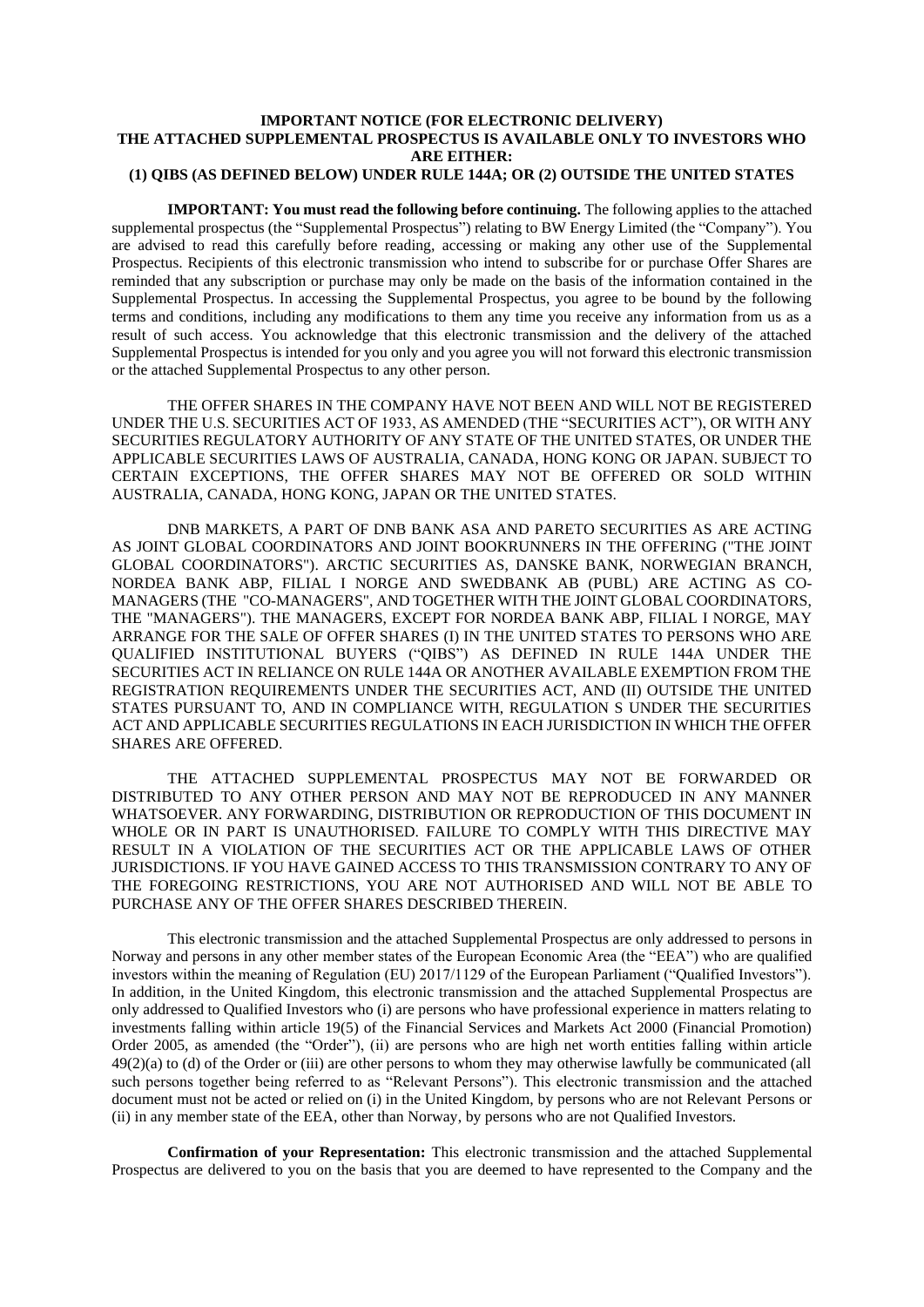Managers that: (i) you have understood and agree to the terms set out herein; (ii) you consent to delivery of such Supplemental Prospectus by electronic transmission; and (iii) you are any of the following (a) a person in Norway, (b) a QIB acting on your own behalf or behalf of another QIB, (c) a person in a member state of the EEA, other than Norway, who is a Qualified Investor and/or a Qualified Investor acting on behalf of Qualified Investors or Relevant Persons, (d) a person in the United Kingdom who is a Relevant Person and/or a Relevant Person acting on behalf of Relevant Persons or Qualified Investors, or (e) you are an institutional investor that is otherwise eligible to receive this electronic transmission and the attached document in accordance with the laws of the jurisdiction in which you are located.

You are reminded that the Supplemental Prospectus has been delivered to you on the basis that you are a person into whose possession the Supplemental Prospectus may be lawfully delivered in accordance with the laws of the jurisdiction in which you are located and you may not, nor are you authorised to, deliver or disclose the contents of the Supplemental Prospectus to any other person. Nothing in this electronic transmission constitutes an offer of securities for sale in any jurisdiction where it is unlawful to do so.

The Supplemental Prospectus has been sent to you in an electronic form. You are reminded that documents transmitted via this medium may be altered or changed during the process of electronic transmission and, consequently, none of the Company, the Managers nor any of their respective affiliates accepts any liability or responsibility whatsoever in respect of any difference between the Supplemental Prospectus distributed to you in electronic format and the hard copy version available to you on request.

The materials relating to the Offering do not constitute, and may not be used in connection with, an offer or solicitation in any place where offers or solicitations are not permitted by law. If a jurisdiction requires that the Offering be made by a licensed broker or dealer and the Managers or any affiliate of the Managers is a licensed broker or dealer in that jurisdiction, the Offering shall be deemed to be made by the Manager or such affiliate on behalf of the Company in such jurisdiction.

**Restriction:** Nothing in this electronic transmission or the attached Supplemental Prospectus constitutes, and this electronic transmission and the attached Supplemental Prospectus may not be used in connection with, an offer of securities for sale to persons other than the specified categories of buyers described above and to whom it is addressed to and access has been limited so that it shall not constitute a general solicitation. If you have gained access to this transmission contrary to the foregoing restrictions, you will be unable to purchase any of the securities described therein.

None of the Managers, or any of their respective affiliates, or any of their respective directors, officers, employees or agents accepts any responsibility whatsoever for the contents of the Supplemental Prospectus or for any statement made or purported to be made by the Company, or on its behalf, in connection with the Offering. The Managers and any of their respective affiliates accordingly disclaim all and any liability whether arising in tort, contract or otherwise which they might otherwise have in respect of such document or any such statement. No representation or warranty, express or implied, is made by any of the Managers or any of their respective affiliates as to the accuracy or completeness of the information set out in this document or the Supplemental Prospectus.

The Managers are acting exclusively for the Company and no one else in connection with the Offering. They will not regard any other person (whether or not a recipient of this document) as their respective clients in relation to the Offering and will not be responsible to anyone other than the Company for providing the protections afforded to their respective clients nor for giving advice in relation to the Offering or any transaction or arrangement referred to herein.

You are responsible for protecting against viruses and other destructive items. Your use of this electronic transmission is at your own risk and it is your responsibility to take precautions to ensure that it is free from viruses and other items of a destructive nature.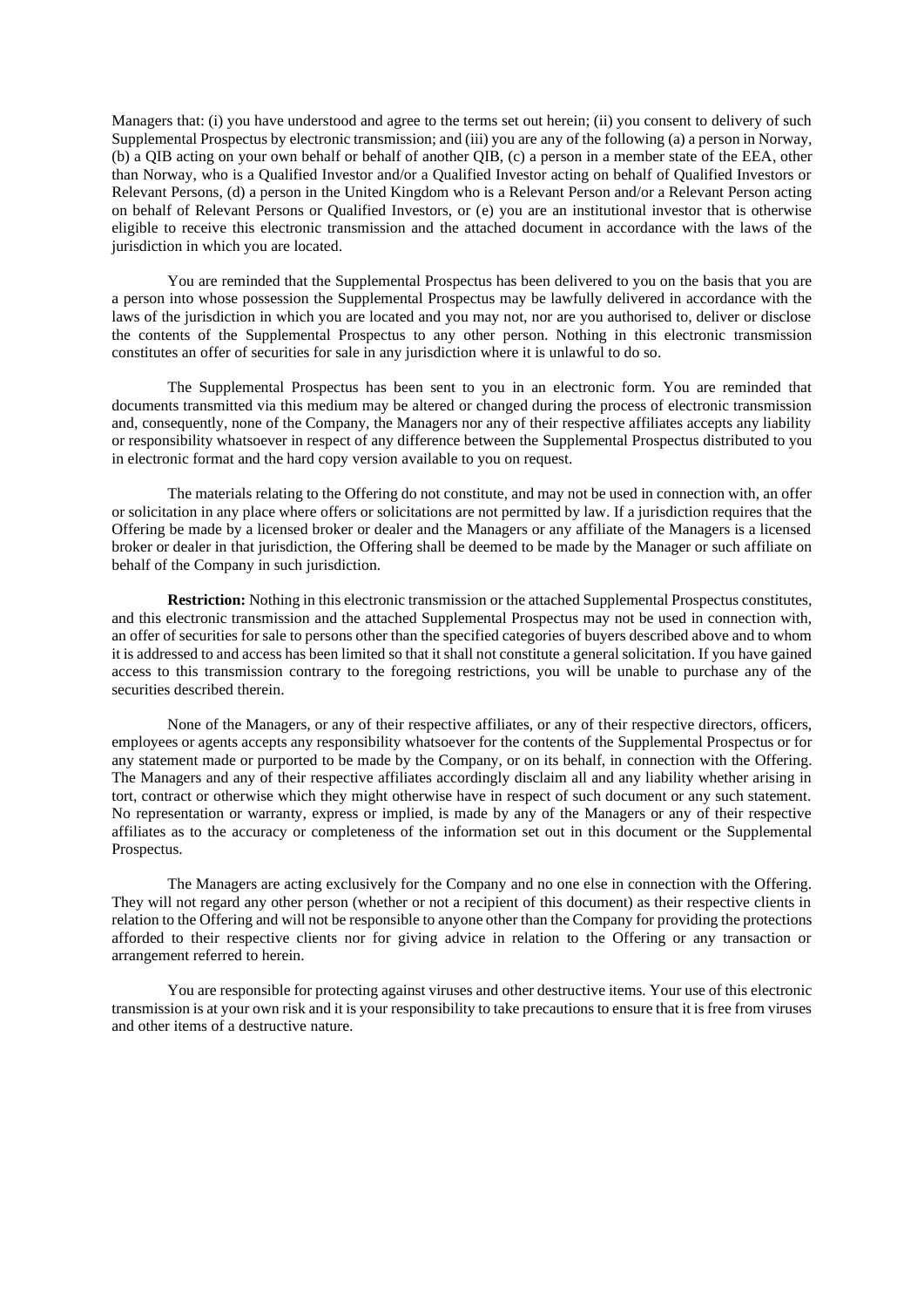Page has intentionally been left blank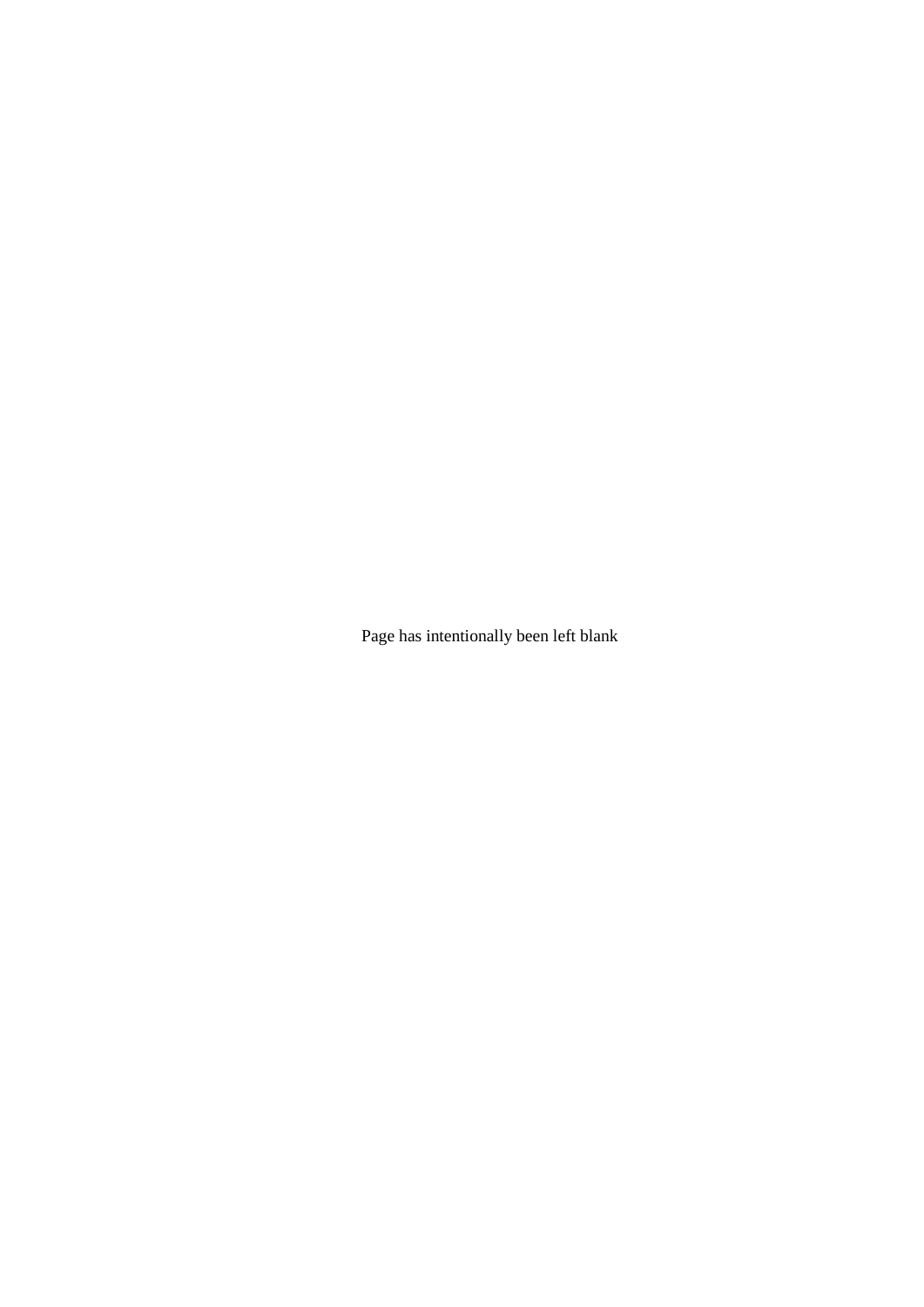#### **SUPPLEMENTAL PROSPECTUS**



(An exempted company limited by shares incorporated under the laws of Bermuda)

**Supplementing information contained in the prospectus dated 29 January 2020 regarding the initial public offering of shares in BW Energy Limited and the listing of the Company's Shares on the Oslo Stock Exchange**

#### **REVISED TERMS OF THE OFFERING:**

Price per Share: NOK 24.40

Number of Shares to be issued: 46,904,200 Shares (including over-allotment: 53,939,830 Shares)

Extension of the Bookbuilding Period to 17 February 2020 at 16:30 hours (CET) Extension of the Application Period to 17 February 2020 at 16:30 hours (CET)

First day of Listing: 19 February 2020

This supplemental prospectus (the "**Supplemental Prospectus**") is a supplement to the prospectus dated 29 January 2020 (the "**Prospectus**") prepared in connection with the initial public offering (the "**Offering**") of the shares, each with a par value of USD 0.01 (the "**Shares**"), of BW Energy Limited ("**BW Energy**", or the "**Company**"), an exempted company limited by shares incorporated under the laws of Bermuda (together with its consolidated subsidiaries, the "**Group**"), and the listing (the "**Listing**") of the Shares on the Oslo Stock Exchange, a stock exchange operated by Oslo Børs ASA (the "**Oslo Stock Exchange**").

This Supplemental Prospectus constitutes a supplement to the Prospectus. The information included herein is to be considered as part of the Prospectus and (i) supersedes information originally contained in the Prospectus to the extent inconsistent with such information and (ii) supplements information originally contained in the Prospectus so that any statement contained therein will be deemed to be modified to the extent that a statement in this Supplemental Prospectus modifies such statement. This Supplemental Prospectus must be read together with the Prospectus and as part of the basis for any decision of investment in the Shares. Capitalized terms and expressions defined in the Prospectus shall have the same meaning when used in this Supplemental Prospectus unless otherwise defined herein or the context otherwise requires. References in this Supplemental Prospectus to the "Prospectus" should, unless the context otherwise requires, hereafter be read to refer to the Prospectus, as supplemented hereby.

**Information in the Prospectus shall still apply unless and then only to the extent it has not been amended, supplemented or deleted by this Supplemental Prospectus, as described above.**

**Investing in the Shares, including the Offer Shares, involves risks. Prospective investors should read the entire Supplemental Prospectus and the Prospectus and, in particular, consider Section 2 "Risk factors" of the Prospectus when considering an investment in the Company.**

The Shares have not been, and will not be, registered under the U.S. Securities Act or with any securities regulatory authority of any state **or other jurisdiction in the United States, and are being offered and sold: (i) in the United States only to QIBs as defined in Rule 144A or in other transactions exempt from registration requirements under the U.S. Securities Act; and (ii) outside the United States in compliance with Regulation S. The distribution of this Prospectus and the offer and sale of the Offer Shares in certain jurisdictions may be restricted by law. Persons in possession of this Prospectus are required to inform themselves about and to observe any such restrictions. For more information regarding restrictions in relation to the Offering, see Section 19 ("Selling and transfer restrictions") of the Prospectus.**

Any dispute arising in connection with this Supplemental Prospectus is subject to Norwegian law. The courts of Norway, with Oslo as legal venue, shall have exclusive jurisdiction to settle any dispute which may arise out of or in connection with the Offering, the Prospectus and this Supplemental Prospectus.



**The date of this Supplemental Prospectus is 13 February 2020**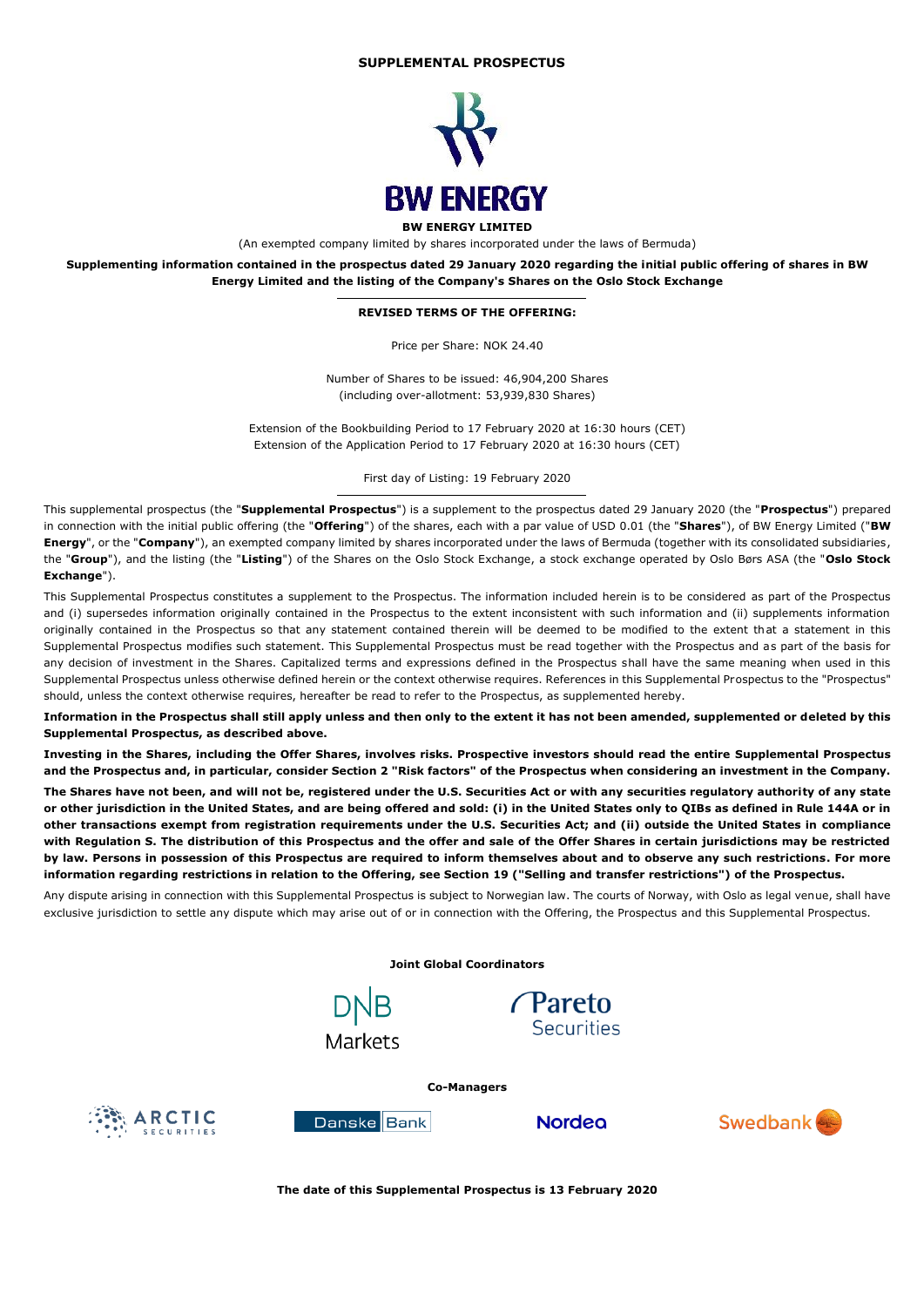#### **IMPORTANT INFORMATION**

This Supplemental Prospectus is a supplement to the Prospectus dated 29 January 2020 which was prepared by BW Energy in connection with the Offering of the Offer Shares and the Listing of the Shares on the Oslo Stock Exchange. This Supplemental Prospectus contains information important to the Offering.

This Supplemental Prospectus is part of an EEA prospectus and has been prepared to comply with the Norwegian Securities Trading Act of 29 June 2007 no. 75 (as amended) (the "**Norwegian Securities Trading Act**") and related secondary legislation, including Regulation (EU) 2017/1129 of the European Parliament and of the Council of 14 June 2017 on the prospectus to be published when securities are offered to the public or admitted to trading on a regulated market, and repealing Directive 2014/71/EC<sup>1</sup>, as amended, and as implemented in Norway in accordance with Section 7-1 of the Norwegian Securities Trading Act (the "**EU Prospectus Regulation**"). This Supplemental Prospectus has been prepared solely in the English language. This Supplemental Prospectus has been approved by the Financial Supervisory Authority of Norway *(Nw.: Finanstilsynet)* (the "**NFSA**"), as competent authority under the EU Prospectus Regulation. The NFSA only approves this Supplemental Prospectus as meeting the standards of completeness, comprehensibility and consistency imposed by the EU Prospectus Regulation, and such approval should not be considered as an endorsement of the issuer or the quality of the securities that are the subject of this Supplemental Prospectus. Investors should make their own assessment as to the suitability of investing in the securities.

For definitions of certain other terms used throughout this Supplemental Prospectus, see Section 21 of the Prospectus.

The information contained herein is current as at the date hereof and is subject to change, completion and amendment without notice. In accordance with Article 23 of the Prospectus Regulation, significant new factors, material mistakes or material inaccuracies relating to the information included in this Supplemental Prospectus which may affect the assessment of the Offer Shares and which arises or is noted between the time when the Supplemental Prospectus is approved by the NFSA and the listing of the Shares on the Oslo Stock Exchange, will be mentioned in a supplement to this Supplemental Prospectus without undue delay. Neither the publication nor distribution of this Supplemental Prospectus, nor the sale of any Offer Share, shall under any circumstances imply that there has been no change in the Group's affairs or that the information herein is correct as at any date subsequent to the date of this Supplemental Prospectus.

No person is authorised to give information or to make any representation concerning the Group or in connection with the Offering or the sale of the Offer Shares other than as contained in this Supplemental Prospectus. If any such information is given or made, it must not be relied upon as having been authorised by the Company or the Managers or by any of the affiliates, representatives, advisors or selling agents of any of the foregoing.

**The distribution of this Supplemental Prospectus and the offer and sale of the Offer Shares in certain jurisdictions may be restricted by law. This Supplemental Prospectus does not constitute an offer of, or an invitation to purchase, any of the Offer Shares in any jurisdiction in which such offer or sale would be unlawful. Neither this Supplemental Prospectus nor any advertisement or any other offering material may be distributed or published in any jurisdiction except under circumstances that will result in compliance with applicable laws and regulations. Persons in possession of this Supplemental Prospectus are required to inform themselves about and to observe any such restrictions. In addition, the Shares are subject to restrictions on transferability and resale and may not be transferred or resold except as permitted under applicable securities laws and regulations. Investors should be aware that they may be required to bear the financial risks of this investment for an indefinite period of time. Any failure to comply with these restrictions may constitute a violation of applicable securities laws. See Section the Prospectus Section 19 "Selling and transfer restrictions".**

This Supplemental Prospectus and the terms and conditions of the Offering as set out herein and any sale and purchase of Offer Shares hereunder shall be governed by and construed in accordance with Norwegian law. The courts of Norway, with Oslo as legal venue, shall have exclusive jurisdiction to settle any dispute which may arise out of or in connection with the Offering or this Supplemental Prospectus.

**In making an investment decision, prospective investors must rely on their own examination, and analysis of, and enquiry into the Group and the terms of the Offering, including the merits and risks involved.** None of the Company or the Managers, or any of their respective representatives or advisers, is making any representation to any offeree or purchaser of the Offer Shares regarding the legality of an investment in the Offer Shares by such offeree or purchaser under the laws applicable to such offeree or purchaser. Each investor should consult with his or her own advisors as to the legal, tax, business, financial and related aspects of a purchase of the Offer Shares.

All Sections of the Supplemental Prospectus should be read in context with the information included in the Prospectus.

#### **EXCHANGE CONTROL**

The Company has received consent under the Exchange Control Act 1972 (and its related regulations) from the Bermuda Monetary Authority for the issue and transfer of the common shares to and between non-residents of Bermuda for exchange control purposes provided the Shares remain listed on an appointed stock exchange (as such term is defined in the Companies Act 1981 of Bermuda, as amended (the "**Bermuda Companies Act**") (an "**Appointed Stock Exchange**")), which includes the Oslo Stock Exchange. In granting such consent the Bermuda Monetary Authority accepts no responsibility for our financial soundness or the correctness of any of the statements made or opinions expressed in this Supplemental Prospectus.

#### **NOTICE TO INVESTORS IN THE UNITED STATES**

The Offer Shares have not been recommended by any United States federal or state securities commission or regulatory authority. Furthermore, the foregoing authorities have not passed upon the merits of the Offering or confirmed the accuracy or determined the adequacy of this Supplemental Prospectus. Any representation to the contrary is a criminal offense under the laws of the United States.

The Offer Shares have not been and will not be registered under the U.S. Securities Act, or with any securities regulatory authority of any state or other jurisdiction in the United States for offer or sale as part of their distribution and may not be offered, sold, pledged or otherwise transferred within the United States, except pursuant to an exemption from, or in a transaction not subject to, the registration requirements of the U.S. Securities Act and in compliance with any applicable state securities laws.

 $1$  Means Directive 2003/71/EC of the European Parliament and of the Council of 4 November 2003 on the prospectus to be published when securities are offered to the public or admitted to trading and amending Directive 2001/34/EC.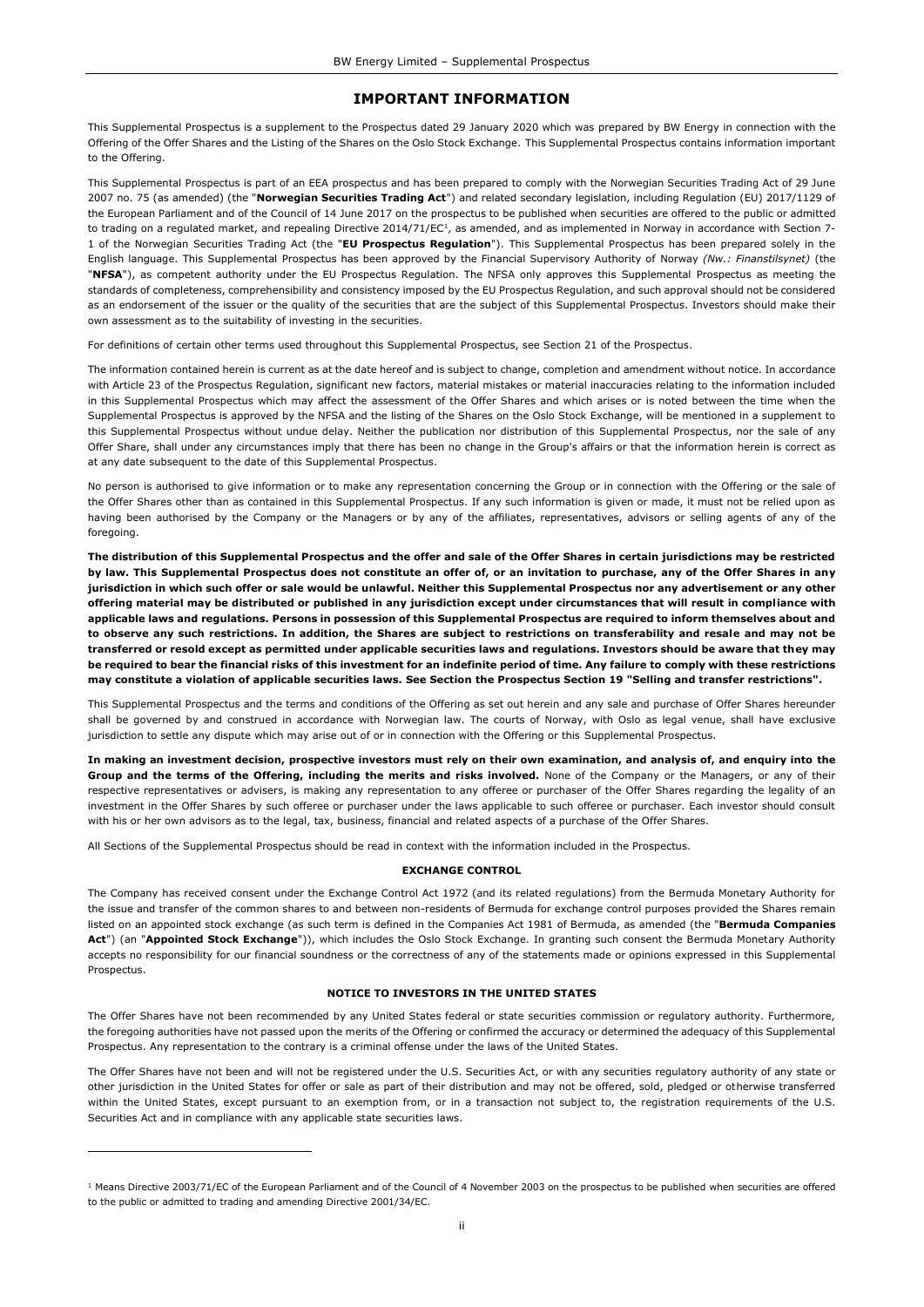Accordingly, the Offer Shares are being offered and sold: (i) in the United States only to QIBs in reliance on Rule 144A pursuant to or another available exemption from the registration requirements of the U.S. Securities Act; and (ii) outside the United States in compliance with Regulation S. For certain restrictions on the sale and transfer of the Offer Shares, see the Prospectus Section 19 "Selling and transfer restrictions".

#### **Prospective investors are advised to consult legal counsel prior to making any offer, resale, pledge or other transfer of the Offer Shares, and are hereby notified that sellers of Offer Shares may be relying on the exemption from the provisions of Section 5 of the U.S. Securities Act. See the Prospectus Section 19 ("Selling and transfer restrictions").**

In the United States, this Supplemental Prospectus is being furnished on a confidential basis solely for the purposes of enabling a prospective investor to consider purchasing the particular securities described herein. The information contained in this Supplemental Prospectus has been provided by the Company and other sources identified herein. Distribution of this Supplemental Prospectus to any person other than the offeree specified by the Managers or their representatives, and those persons, if any, retained to advise such offeree with respect thereto, is unauthorised, and any disclosure of its contents, without prior written consent of the Company, is prohibited. Any reproduction or distribution of this Supplemental Prospectus in the United States, in whole or in part, and any disclosure of its contents to any other person is prohibited. This Supplemental Prospectus is personal to each offeree and does not constitute an offer to any other person or to the public generally to purchase Offer Shares or subscribe for or otherwise acquire any Shares.

#### **NOTICE TO NEW HAMPSHIRE RESIDENTS**

**NEITHER THE FACT THAT A REGISTRATION STATEMENT OR AN APPLICATION FOR A LICENSE HAS BEEN FILED UNDER CHAPTER 421- B OF THE NEW HAMPSHIRE REVISED STATUTES WITH THE STATE OF NEW HAMPSHIRE NOR THE FACT THAT A SECURITY IS EFFECTIVELY REGISTERED OR A PERSON IS LICENSED IN THE STATE OF NEW HAMPSHIRE CONSTITUTES A FINDING BY THE SECRETARY OF STATE OF NEW HAMPSHIRE THAT ANY DOCUMENT FILED UNDER RSA 421-B IS TRUE, COMPLETE AND NOT MISLEADING. NEITHER ANY SUCH FACT NOR THE FACT THAT AN EXEMPTION OR EXCEPTION IS AVAILABLE FOR A SECURITY OR A TRANSACTION MEANS THAT THE SECRETARY OF STATE HAS PASSED IN ANY WAY UPON THE MERITS OR QUALIFICATIONS OF, OR RECOMMENDED OR GIVEN APPROVAL TO, ANY PERSON, SECURITY OR TRANSACTION. IT IS UNLAWFUL TO MAKE, OR CAUSE TO BE MADE, TO ANY PROSPECTIVE PURCHASER, CUSTOMER OR CLIENT ANY REPRESENTATION INCONSISTENT WITH THE PROVISIONS OF THIS PARAGRAPH.**

#### **NOTICE TO UNITED KINGDOM INVESTORS**

Offers of Offer Shares pursuant to the Offering are only being made to persons in the United Kingdom who are 'qualified investors' within the meaning of section 86 of the Financial Services and Markets Act 2000 ("**FSMA**") or otherwise in circumstances which do not require publication by the Company of a prospectus pursuant to section 85(1) of the FSMA.

This Supplemental Prospectus is only being distributed to and is only directed at, and any investment or investment activity to which the document relates is available only to, and will be engaged in only with (i) persons falling within the definition of 'investment professionals' in Article 19(5) of the Financial Services and Markets Act 2000 (Financial Promotion) Order 2005, as amended (the "**Order**"); (ii) high net worth bodies corporate, unincorporated associations and partnerships and trustees of high value trusts falling within Article 49(2)(a) to (d) of the Order; and/or (iii) other persons to whom such investment or investment activity may lawfully be communicated or caused to be communicated (all such persons together being referred to as "**Relevant Persons**"). The Offer Shares are only available to, and any invitation, offer or agreement to subscribe, purchase or otherwise acquire such Shares will be engaged in only with, Relevant Persons. Any person who is not a Relevant Person should not act or rely on this Supplemental Prospectus or any of its contents.

Each of the Managers has represented, warranted and agreed (i) that it has only communicated or caused to be communicated and will only communicate or cause to be communicated an invitation or inducement to engage in investment activity (within the meaning of section 21 of the FSMA) in connection with the issue or sale of the Offer Shares in circumstances in which section 21(1) of the FSMA does not apply to the Company and (ii) that it has complied and will comply with all applicable provisions of the FSMA with respect to anything done by it in relation to the Offer Shares in, from or otherwise involving the United Kingdom.

#### **NOTICE TO INVESTORS IN BERMUDA**

The Shares may be offered or sold in Bermuda only in compliance with the provisions of the Investment Business Act 2003 of Bermuda and the Exchange Control Act 1972 and related regulations and the Bermuda Companies Act. Additionally, non–Bermudian persons may not carry on or engage in any trade or business in Bermuda unless such persons are authorised to do so under applicable Bermuda legislation. Engaging in the activity of offering or marketing the Shares in Bermuda to persons in Bermuda may be deemed to be carrying on business in Bermuda.

#### **NOTICE TO INVESTORS IN THE EEA**

In any member state of the European Economic Area (the "**EEA**"), other than Norway (each a "**Relevant Member State**"), this communication is only addressed to and is only directed at persons who are "qualified investors" within the meaning of Article 2(e) of the EU Prospectus Regulation. The Supplemental Prospectus has been prepared on the basis that all offers of Offer Shares outside Norway will be made pursuant to an exemption under the EU Prospectus Regulation from the requirement to produce a prospectus for offer of shares. Accordingly, any person making or intending to make any offer of Offer Shares which is the subject of the Offering contemplated in this Supplemental Prospectus within any Relevant Member State should only do so in circumstances in which no obligation arises for the Company or any of the Managers to publish a prospectus or pursuant to Article 1 of the EU Prospectus Regulation or supplement a prospectus pursuant to Article 23 of the EU Prospectus Regulation, in each case, in relation to such offer. Neither the Company nor the Managers have authorised, nor do they authorise, the making of any offer of Shares through any financial intermediary, other than offers made by Managers which constitute the final placement of Offer Shares contemplated in this Supplemental Prospectus.

Each person in a Relevant Member State other than, in the case of paragraph (a), persons receiving offers contemplated in this Supplemental Prospectus in Norway, who receives any communication in respect of, or who acquires any Offer Shares under, the offers contemplated in this Supplemental Prospectus will be deemed to have represented, warranted and agreed to and with the Managers and the Company that:

- a) it is a "qualified investor" within the meaning of Article 2(e) of the EU Prospectus Regulation; and
- b) in the case of any Offer Shares acquired by it as a financial intermediary, as that term is used in Article 1 of the EU Prospectus Regulation, (i) such Offer Shares acquired by it in the Offering have not been acquired on behalf of, nor have they been acquired with a view to their offer or resale to, persons in any Relevant Member State other than qualified investors, as that term is defined in the EU Prospectus Regulation, or in circumstances in which the prior consent of the Managers has been given to the offer or resale; or (ii)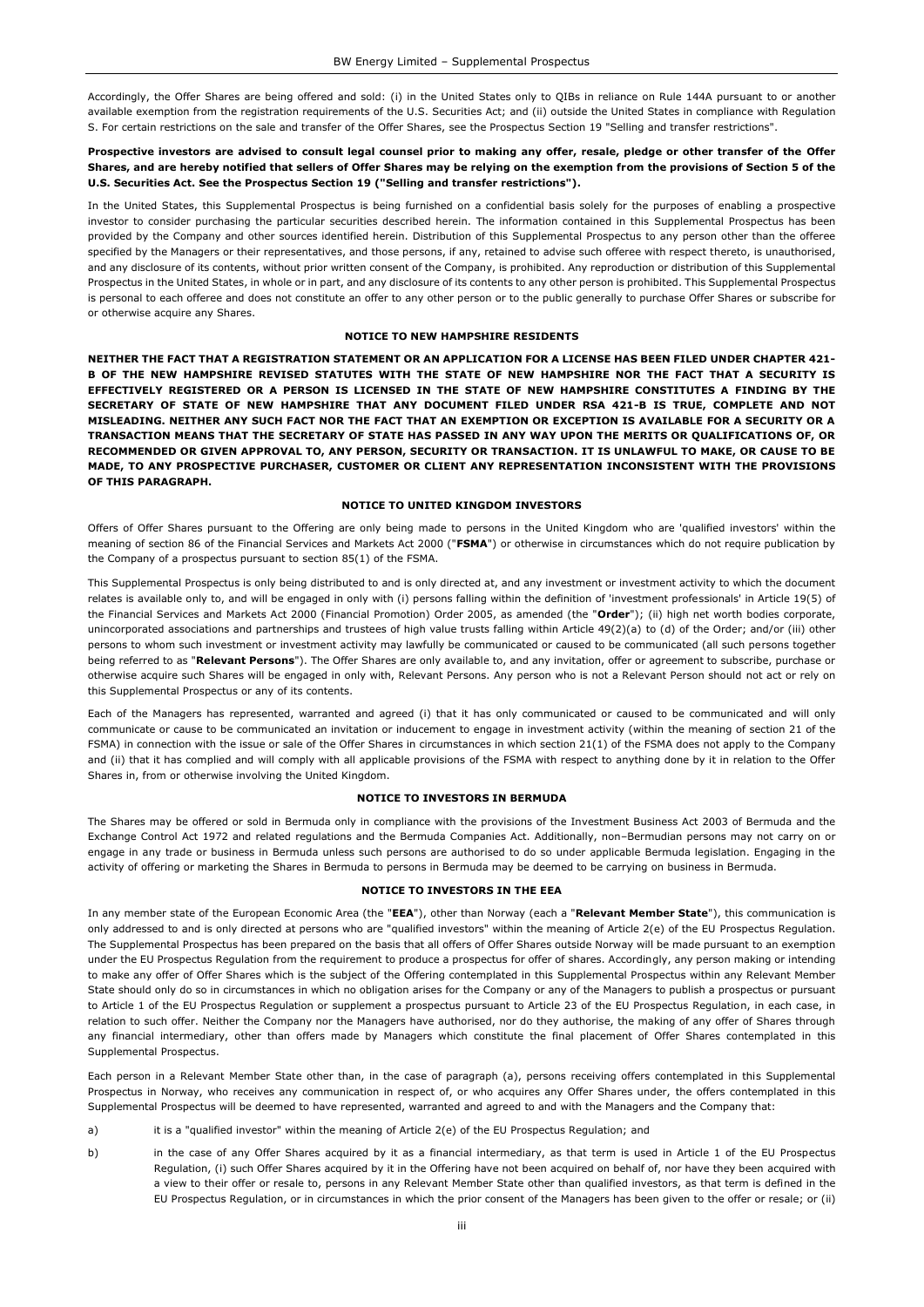where such Offer Shares have been acquired by it on behalf of persons in any Relevant Member State other than qualified investors, the offer of those Offer Shares to it is not treated under the EU Prospectus Regulation as having been made to such persons.

For the purposes of this provision, the expression an "offer to the public" in relation to any Offer Shares in any Relevant Member State means a communication to persons in any form and by any means presenting sufficient information on the terms of the Offering and the Offer Shares to be offered, so as to enable an investor to decide to acquire any Offer Shares.

See the Prospectus Section 19 "Selling and transfer restrictions" for certain other notices to investors.

#### **INFORMATION TO DISTRIBUTORS**

Solely for the purposes of the product governance requirements contained within: (a) EU Directive 2014/65/EU on markets in financial instruments, as amended ("MiFID II"); (b) Articles 9 and 10 of Commission Delegated Directive (EU) 2017/593 supplementing MiFID II; and (c) local implementing measures (together, the "**MiFID II Product Governance Requirements**"), and disclaiming all and any liability, which any "manufacturer" (for the purposes of the MiFID II Product Governance Requirements) may otherwise have with respect thereto, the Shares have been subject to a product approval process, which has determined that they each are: (i) compatible with an end target market of retail investors and investors who meet the criteria of professional clients and eligible counterparties, each as defined in MiFID II; and (ii) eligible for distribution through all distribution channels as are permitted by MiFID II (the "**Target Market Assessment**"). Notwithstanding the Target Market Assessment, distributors should note that: the price of the Shares may decline and investors could lose all or part of their investment; the Shares offer no guaranteed income and no capital protection; and an investment in the Shares is compatible only with investors who do not need a guaranteed income or capital protection, who (either alone or in conjunction with an appropriate financial or other adviser) are capable of evaluating the merits and risks of such an investment and who have sufficient resources to be able to bear any losses that may result therefrom. Conversely, an investment in the Shares is not compatible with investors looking for full capital protection or full repayment of the amount invested or having no risk tolerance, or investors requiring a fully guaranteed income or fully predictable return profile.

The Target Market Assessment is without prejudice to the requirements of any contractual, legal or regulatory selling restrictions in relation to the Offering.

For the avoidance of doubt, the Target Market Assessment does not constitute: (a) an assessment of suitability or appropriateness for the purposes of MiFID II; or (b) a recommendation to any investor or group of investors to invest in, or purchase, or take any other action whatsoever with respect to the Shares.

Each distributor is responsible for undertaking its own Target Market Assessment in respect of the Shares and determining appropriate distribution channels.

#### **STABILISATION**

In connection with the Offering and in accordance with all applicable laws and rules, the Stabilisation Manager acting for the account of the Managers, may (but will be under no obligation to) in the event of over-allotment of Additional Shares effect stabilisation transactions with a view to supporting the market price of the Shares for up to 30 days from the commencement of trading in the Shares on the Oslo Stock Exchange (the "**Stabilisation**  Period") at a level higher than that which might otherwise prevail. However, stabilisation action may not necessarily occur and may cease at any time. Any stabilisation action may begin on or after the date of commencement of trading of the Shares on the Oslo Stock Exchange and, if begun, may be ended at any time, but it must end no later than 30 days after that date. Any stabilisation action or over-allotment must be conducted by the Stabilisation Manager in accordance with all applicable laws and rules and can be undertaken at the offices of the Stabilisation Manager and on the Oslo Stock Exchange. Stabilisation may result in an exchange or market price of the Shares that is higher than what might otherwise prevail, and the exchange or market price may reach a level that cannot be maintained on a permanent basis.

Any stabilisation activities will be conducted in accordance with Section 3-12 of the Norwegian Securities Trading Act and the EC Commission Regulation 2273/2003 regarding buy-back programmes and stabilisation of financial instruments. Save as required by law or regulation, the Stabilisation Manager does not intend to disclose the extent of any stabilisation transactions under the Offering.

#### **ENFORCEMENT OF CIVIL LIABILITIES**

The Company is an exempted company limited by shares incorporated under the laws of Bermuda. As a result, the rights of holders of the Shares will be governed by Bermuda law, the Company's memorandum of association (the "**Memorandum of Association**") and bye-laws (the "**Bye-**Laws"). The rights of shareholders under Bermuda law may differ from the rights of shareholders of companies incorporated in other jurisdictions. None of the members of the Company's board of directors (the "**Directors**" and the "**Board of Directors**", respectively) and not all the members of the senior management of the Group (the "**Management**") are residents of the United States, and the Company's assets are located outside the United States. As a result, it may be difficult for investors in the United States to effect service of process on the Company or its Directors and members of Management in the United States or to enforce in the United States judgments obtained in U.S. courts against the Company or those persons, including judgments based on the civil liability provisions of the securities laws of the United States or any State or territory within the United States. Uncertainty exists as to whether courts in Norway or Bermuda will enforce judgments obtained in other jurisdictions, including the United States, against the Company or its Directors or members of Management under the securities laws of those jurisdictions or entertain actions in Norway or Bermuda against the Company or its Directors or members of Management under the securities laws of other jurisdictions. In addition, awards of punitive damages in actions brought in the United States or elsewhere may not be enforceable in Norway or Bermuda. The United States does not currently have a treaty providing for reciprocal recognition and enforcement of judgements (other than arbitral awards) in civil and commercial matters with either Norway or Bermuda.

#### **AVAILABLE INFORMATION**

The Company has agreed that, for so long as any of the Offer Shares are "restricted securities" within the meaning of Rule 144(a)(3) under the U.S. Securities Act, it will during any period in which it is neither subject to Sections 13 or 15(d) of the U.S. Securities Exchange Act of 1934, as amended (the "**U.S. Exchange Act**"), nor exempt from such reporting requirements by complying with the information furnishing requirements of Rule 12g3- 2(b) under the U.S. Exchange Act, provide to any holder or beneficial owners of Shares, or to any prospective purchaser designated by any such registered holder or beneficial owner, upon the request of such holder, beneficial owner or prospective purchaser, the information required to be provided by Rule 144A(d)(4) under the U.S. Securities Act. The Company is not currently subject to the periodic reporting and other information requirements of the U.S. Exchange Act.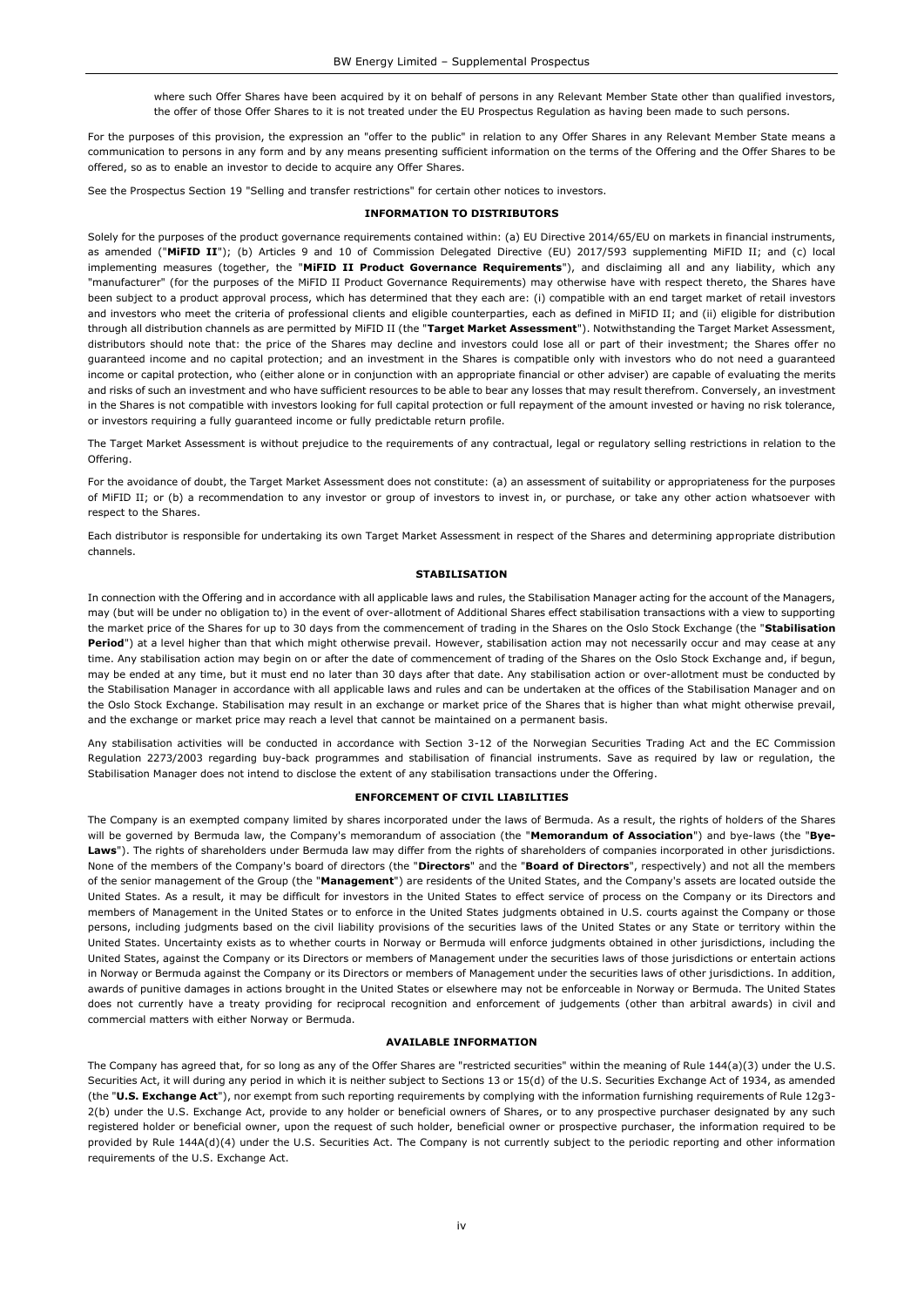#### **RESPONSIBILITY FOR THE SUPPLEMENTAL PROSPECTUS**  $\mathbf{1}$

The Board of Directors of BW Energy Limited accepts responsibility for the information contained in this Supplemental Prospectus. The members of the Board of Directors confirm that, after having taken all reasonable care to ensure that such is the case, the information contained in this Supplemental Prospectus is, to the best of their knowledge, in accordance with the facts and contains no omission likely to affect its import.

13 February 2020

# **The Board of Directors of BW Energy Limited**

Andreas Sohmen-Pao *Chairman*

Marco Beenen *Director*

William Russell Scheirman II *Director*

Tormod Vold *Director*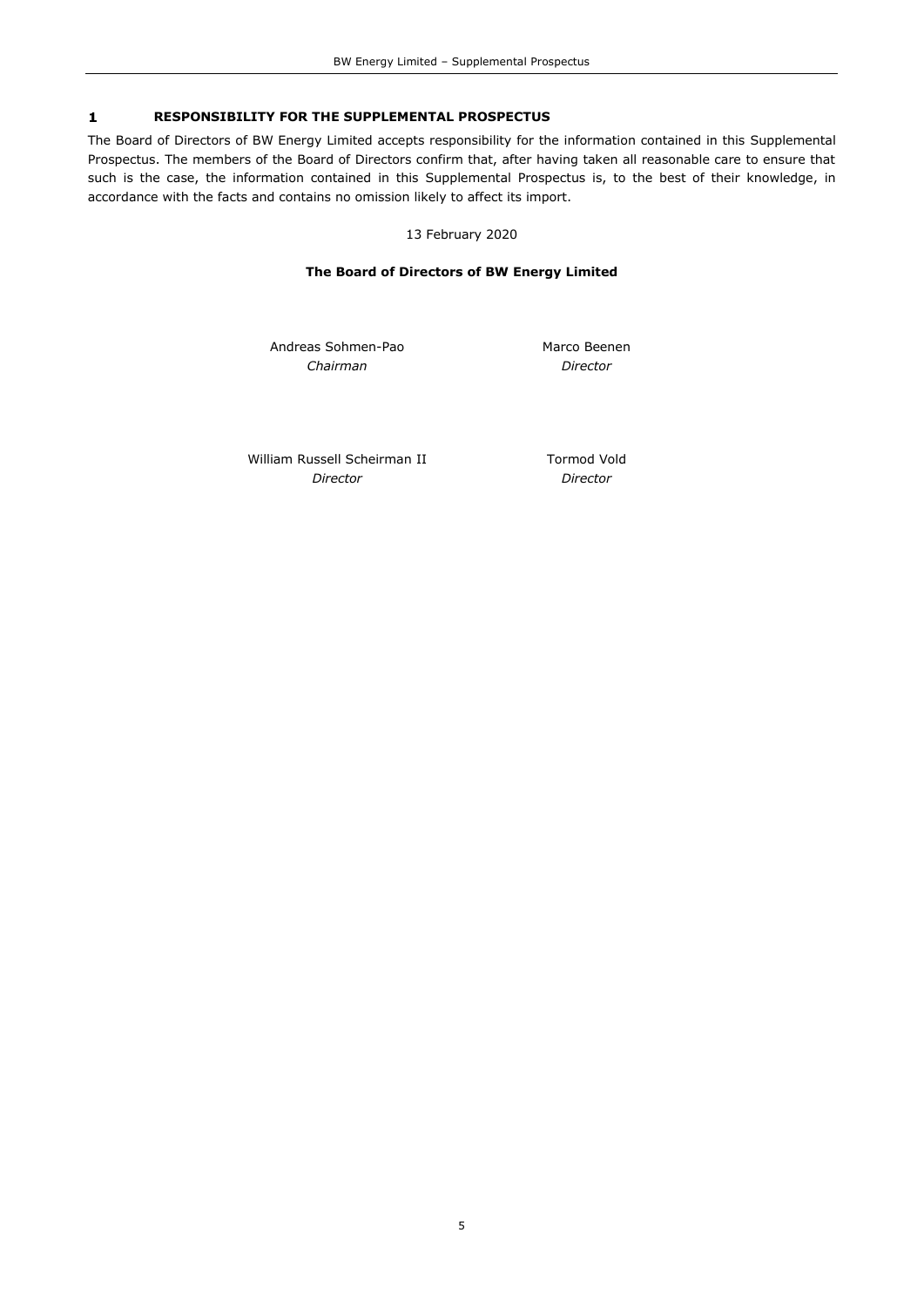#### **SUPPLEMENTAL INFORMATION**  $\overline{2}$

## <span id="page-8-0"></span>**2.1 Revised terms of the Offering**

## *2.1.1 Overview*

As announced by the Company on 13 February 2020, the Company has decided to amend the terms of the Offering. This Section [2.1](#page-8-0) sets out the material changes made to the terms of the Offering described in the Prospectus.

For further information about the Offering, see Section 17 "Terms of the Offering" of the Prospectus.

## *2.1.2 New Offering terms*

The Company has, in consultation with the Joint Global Coordinators, adjusted the Offering to consist of an offer of 46,904,200 Shares (excluding over-allotment) at a fixed offer price of NOK 24.40 (the "**Offer Price**") raising gross proceeds of NOK 1,144,462,480 (equivalent to approximately USD 125 million at the Offer Exchange Rate). Assuming transaction costs of approximately USD 8 million, net proceeds (excluding over-allotment) are estimated to be USD 117 million (equivalent to NOK 1,071,216,900 at the offer exchange rate).

In addition, the Joint Global Coordinators may elect to over-allot a number of Shares equal to up to 15% of the number of Offer Shares sold in the Offering. Including over-allotment, the Offering will consist of an offer of a total of 53,939,830 Shares raising gross proceeds of NOK 1,316,131,852 (equivalent to approximately USD 143.75 million at the Offer Exchange Rate).

## *2.1.3 Bookbuilding Period and Application period*

The Bookbuilding Period in the Institutional Offering and the Application Period in the Retail Offering are extended so that they both expire on 17 February at 16:30 hours (CET), unless extended.

The Company, in consultation with the Joint Global Coordinators, may extend the Bookbuilding Period and the Application Period at any time and for any reason, and extension may be made on one or several occasions. The Bookbuilding Period and the Application Period may in no event be extended beyond 16:30 hours (CET) on 24 February 2020. In the event of an extension of the Application Period and/or the Bookbuilding Period, the allocation date, the payment due date and the date of delivery of Offer Shares will be changed accordingly. Any extension of the Bookbuilding Period and/or the Application Period will be announced by the Company through a stock exchange release on www.newsweb.no prior to 9:00 hours (CET) the first trading day following the last day of the Bookbuilding Period and Application Period.

## *2.1.4 Timetable*

The timetable set out below provides certain indicative key dates for the Offering under the revised terms (subject to shortening or extensions):

|                                                                                       | 30 January 2020 at 09:00 hours (CET)  |
|---------------------------------------------------------------------------------------|---------------------------------------|
|                                                                                       | 17 February 2020 at 16:30 hours (CET) |
|                                                                                       | 30 January 2020 at 09:00 hours (CET)  |
|                                                                                       | 17 February 2020 at 16:30 hours (CET) |
|                                                                                       | On or about 17 February 2020          |
|                                                                                       | On or about 17 February 2020          |
|                                                                                       | On or about 18 February 2020          |
| Accounts from which payment will be debited in the Retail Offering to be sufficiently |                                       |
|                                                                                       | On or about 18 February 2020          |
|                                                                                       | On or about 19 February 2020          |
| Delivery of the Offer Shares in the Retail Offering (subject to timely payment)       | On or about 20 February 2020          |
|                                                                                       | On or about 20 February 2020          |
|                                                                                       | On or about 20 February 2020          |
|                                                                                       | On or about 19 February 2020          |

Note that the Company, together with the Joint Global Coordinators, reserves the right to extend the Bookbuilding Period and/or the Application Period. In the event of an extension of the Bookbuilding Period and/or the Application Period, the allocation date, the payment due dates and the dates of delivery of Offer Shares will be changed accordingly, but the date of the Listing and commencement of trading on the Oslo Stock Exchange may not necessarily be changed.

## *2.1.5 Dilution*

A total of 46,904,200 Shares may be issued in the Offering (excluding over-allotment), which corresponds to a dilution for the existing Shareholders of approximately 20% (22.35% assuming full exercise of the Greenshoe Option).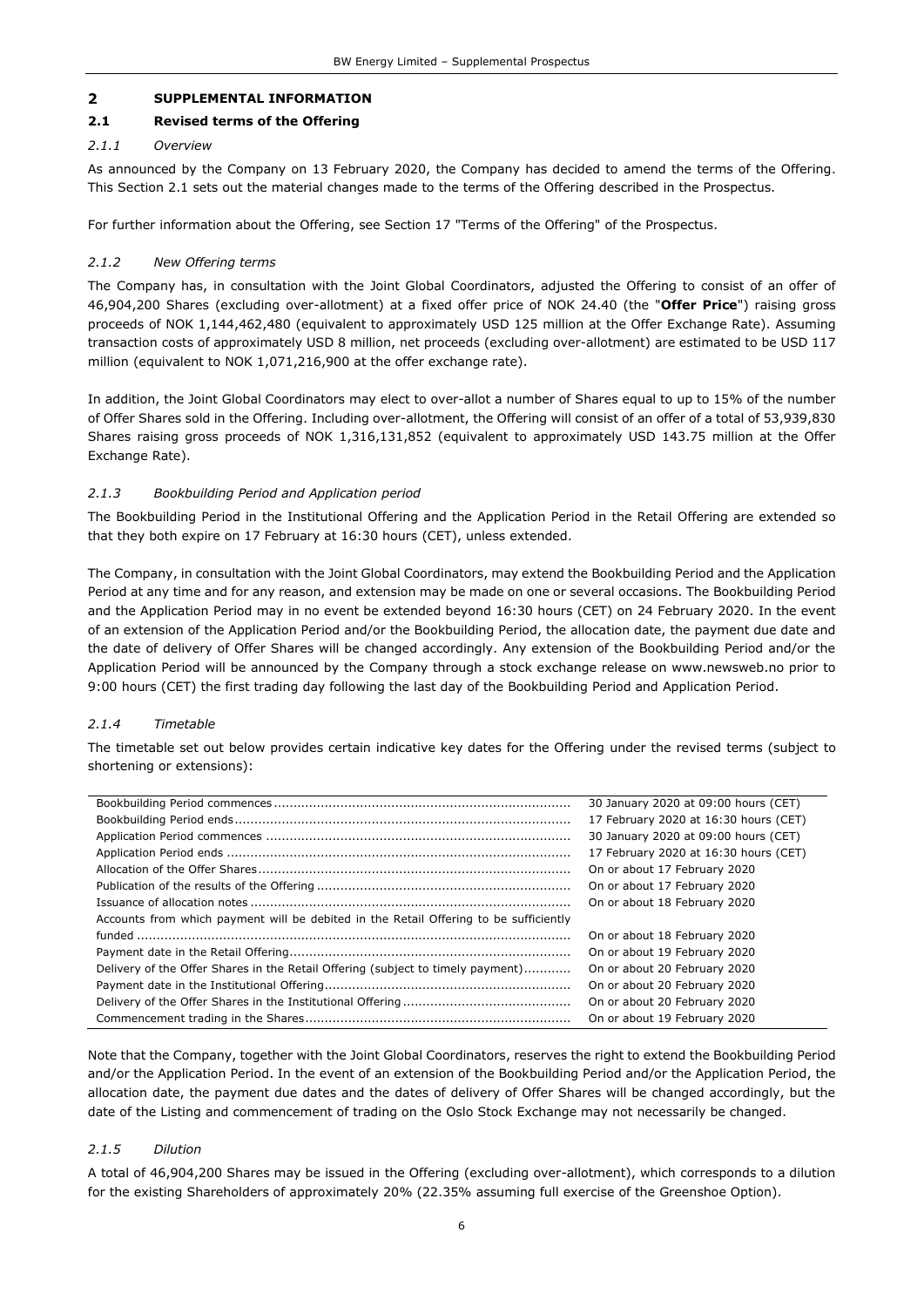## *2.1.6 Interest of natural and legal persons involved in the Offering*

The following primary insiders of the Company and/or BW Offshore have applied for Shares in the Offering:

- BW Group, a major shareholder in BW Energy and BW Offshore, will subscribe for Shares in the offering for a total amount of USD 25 million. Assuming that BW Group receives full allocation, BW Group will hold 66,470,873 Shares, equivalent to approximately 27.54% of the Shares in the Company (assuming full exercise of the Greenshoe Option, but pre dividend from BW Offshore). However, BW Group's subscription may be scaled back in the allocation in order to facilitate a broadening of the shareholder base and an increased free float.
- Carl K. Arnet, CEO of BW Energy, has applied for shares in the Offering for a total amount of NOK 3,000,000.
- Knut R. Sæthre, CFO of BW Energy, has applied for shares in the Offering for a total amount of NOK 1,000,000.
- Lin G. Espey, COO of BW Energy, has applied for shares in the Offering for a total amount of NOK 350,000.
- Marco Beenen, CEO of BW Offshore and board member of BW Energy, has applied for shares in the Offering for a total amount of NOK 500,000.
- Ståle Andreassen, CFO of BW Offshore, has applied for shares in the Offering for a total amount of NOK 500,000.
- Kei Ikeda, COO of BW Offshore, has applied for shares in the Offering for a total amount of NOK 500,000.
- Magda Vakil, General Counsel of BW Offshore, has applied for shares in the Offering for a total amount of NOK 200,000.
- Anders S. Platou, Head of Corporate Finance of BW Offshore, has applied for shares in the Offering for a total amount of NOK 200,000.
- Hans Kristian Langsrud, Head of Asset Engineering & Maintenance of BW Offshore, has applied for shares in the Offering for a total amount of NOK 200,000.

## **2.2 The BW Offshore Dividend Distribution**

The value of the Dividend Shares, based on the Offer Price, is expected to be in the range of USD 65 million (equivalent to approximately 24.4 million Shares) to USD 100 million (equivalent to approximately 37.5 million Shares). BW Offshore will determine the value of the dividend distribution and the number of Dividend Shares to be distributed following expiry of the bookbuilding/application period for the Offering. The total value of the Dividend Shares will be calculated based on the amount of Shares needed to be distributed in order to facilitate sufficient free float in the Shares in connection with Listing.

For further information regarding the BW Offshore Dividend Distribution, see Section 18 of the Prospectus.

## **2.3 Capitalisation**

The financial information presented in the Prospectus provides information about the Company's capitalisation and net financial indebtedness on an actual basis as at 30 September 2019 and, in the "As adjusted" columns, the Company's capitalisation and net financial indebtedness on an adjusted basis to give effect to the Offering.

Given the revised number of Offer Shares to be issued in the Offering, the net proceeds from the Offering to be received by the Company will be in the amount of USD 117 million.

In the capitalisation table included in Section 9.2 of the Prospectus, if the Offering is completed, the adjusted amount of total shareholder's equity shall be 117 million, of which 116.6 million is allocated as share capital and 0.4 million is allocated as share premium. Similarly, in the indebtedness table in Section 9.3 of the Prospectus, the adjusted amount of cash shall be 117 million, and hence item (D), (J) and (O) of the table shall also be adjusted accordingly.

For further information, see the other parts of the Prospectus, in particular Sections 10 "Selected financial and other information" and 11 "Operating and Financial Review" of the Prospectus, and the Financial Statements with their notes (incorporated by reference to the Prospectus).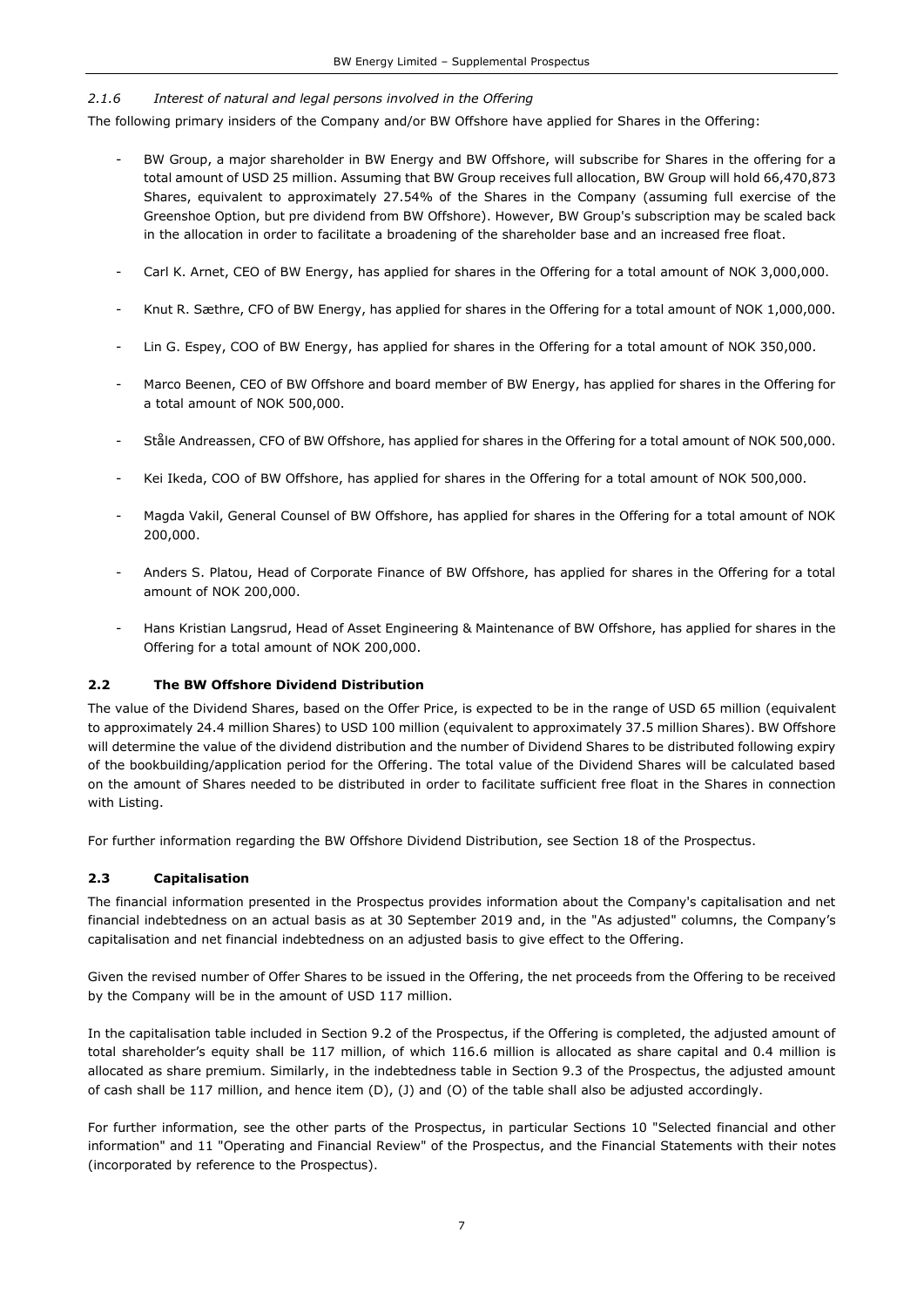## **2.4 Right to withdraw applications**

Applicants that have applied for Offer Shares at the time of publication of this Supplemental Prospectus have the right to withdraw their application within two working days after the publication of this Supplemental Prospectus, cf. Article 23 of the Prospectus Regulation. Such applications may be withdrawn prior to 16:30 hours (CEST) on 17 February 2020. Applications may be withdrawn by contacting the Manager with whom the application was made or, with respect to investors who have applied for Offer Shares through the VPS' online application system, by contacting either of the Joint Global Coordinators. Investors that have applied for Offer Shares before the publication of this Supplemental Prospectus and that have not utilized the right to withdraw their application within the two-day deadline described above, will be deemed to have accepted the above-mentioned supplemental information and revised terms, and will not need to submit a new application.